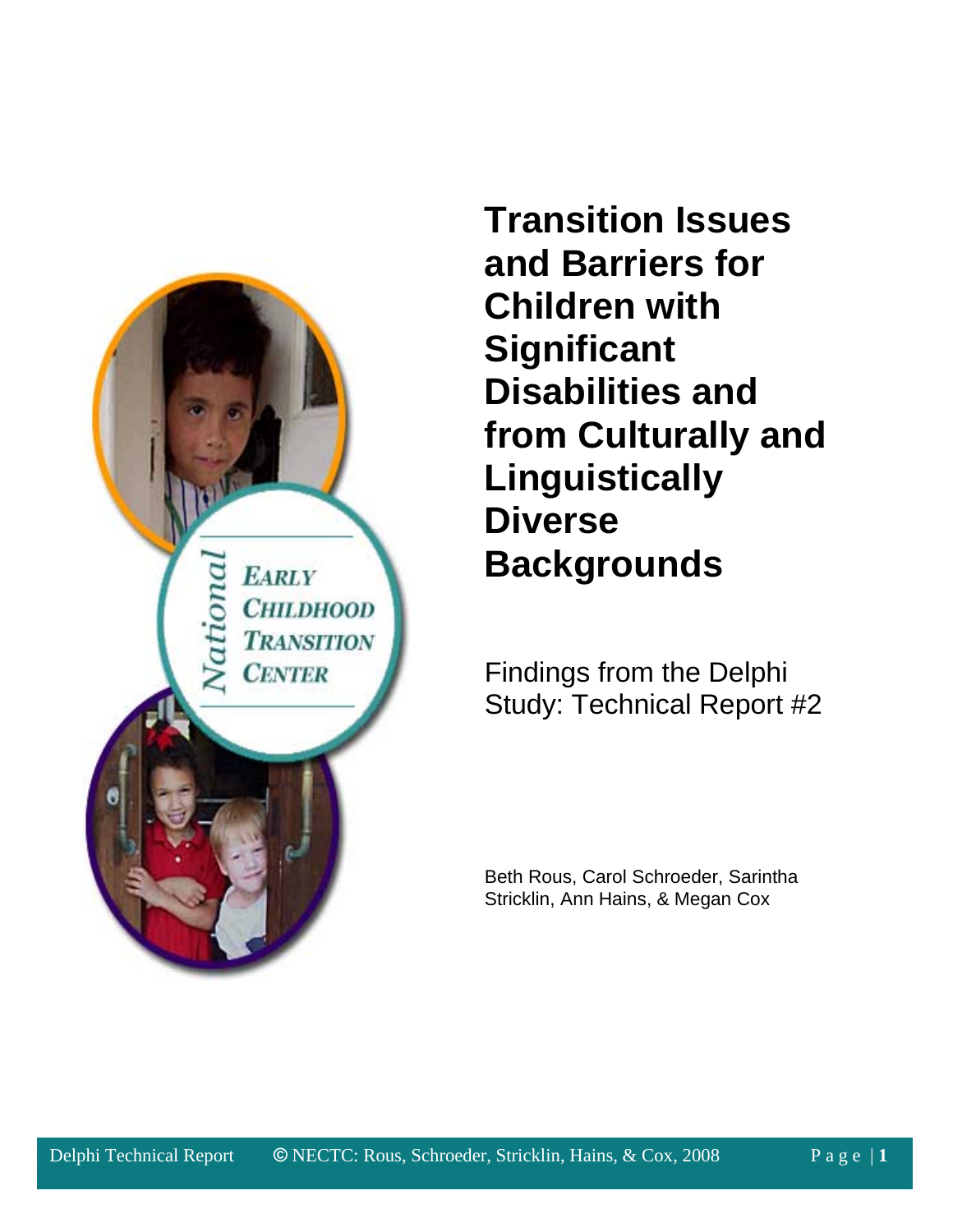© 2008 Human Development Institute For additional copies, contact: University of Kentucky, Human Development Institute, Early Childhood (859) 257-9116

Suggested citation:

Rous, B., Schroeder, C., Stricklin, S. B., Hains, A. & Cox, M. (2007). *Transition issues and barriers for children with significant disabilities and from culturally and linguistically diverse backgrounds*. Lexington: University of Kentucky, Human Development Institute, National Early Childhood Transition Center.

NECTC is funded by the [U.S. Department of Education,](http://www.ed.gov/) [Office of Special Education](http://www.ed.gov/offices/OSERS/OSEP/index.html)  [Programs,](http://www.ed.gov/offices/OSERS/OSEP/index.html) Cooperative Agreement # H324V020031. However, the contents do not necessarily represent the positions or policies of the U.S. Department of Education, Office of Special Education Programs, and you should not assume endorsement by the Federal government.

**February 2008**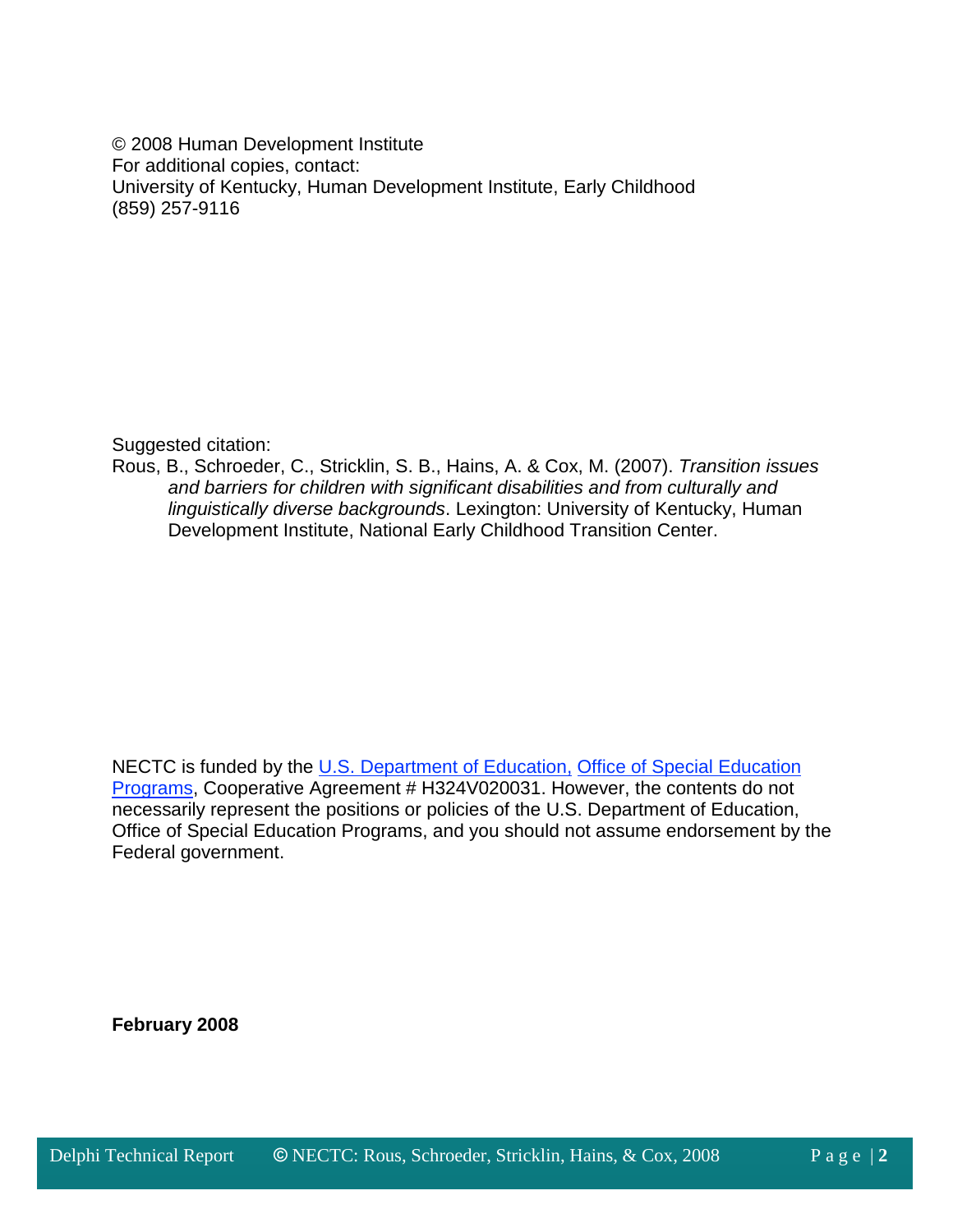## *Abstract*

A series of six regional working forums were held across five states to identify issues, barriers, and successful strategies encountered during transition for young children with disabilities and their families. Transitions for two specific groups were targeted; (a) children with significant disabilities and their families, and (b) children with disabilities from culturally and linguistically diverse backgrounds and their families. Data across forums were analyzed and core issues across groups (state and participants types) were identified, collapsed, and used to create 4 Delphi surveys to determine critical issues by population. Participants were asked to rank the importance of barriers for children with significant disabilities and children with disabilities from culturally diverse backgrounds and their families. Results indicate that 25 of the 108 barriers included in the surveys met the criteria of a rating of 6.0 or higher on a scale of 1 to 10. Seven barriers were identified as relevant to children from culturally diverse backgrounds, ten were relevant for children with significant disabilities, and eight were relevant for children from both groups and their families.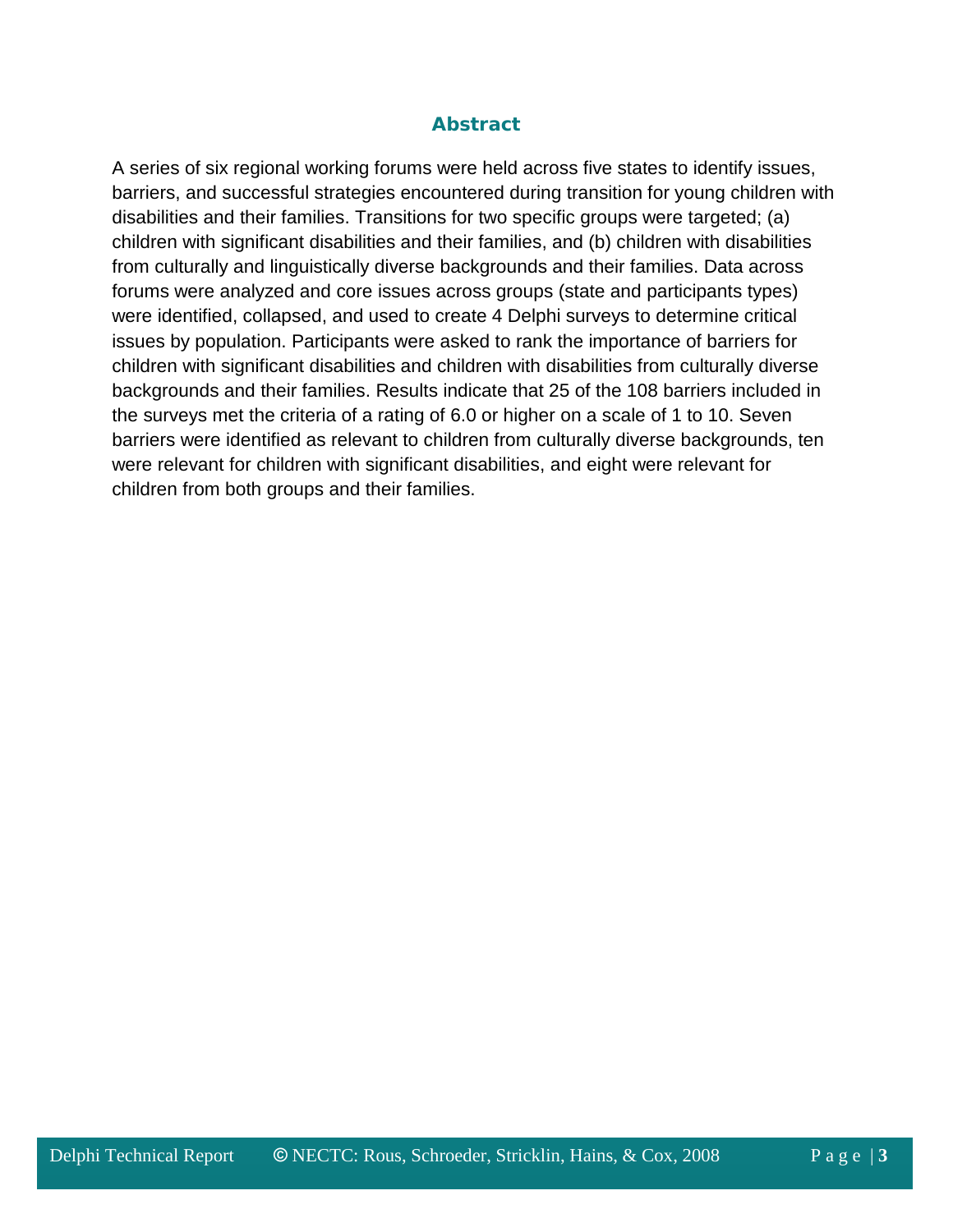# **Transition Issues and Barriers for Children with Significant Disabilities and Children from Culturally and Linguistically Diverse Backgrounds**

A successful transition process requires collaboration among professionals who represent various agencies and disciplines, among parents and professionals, and among support systems for children as well as families. Effective transition planning requires the establishment of trusting relationships among these various participants to make decisions and solve problems. The relationships in the transition planning process are influenced by the characteristics of individual children; the financial, educational, and social resources of their families; the communicative skills of participating agencies; and community values and capacity (Rosenkoetter, Hains & Fowler, 1994). The early literature on childhood transitions outlined specific issues, strategies, and models to support successful transitions of young children with disabilities and their families, including consideration of the importance of collaboration among programs and families. Existing research, however, did not investigate extensively either the unique needs of children with significant disabilities and their families or those of children with disabilities and their families from culturally and linguistically diverse backgrounds as they transition into preschool and later into kindergarten.

These two populations of children represent diverse groups of learners. Nevertheless, many families, interventionists, and agencies have believed that there are special barriers and thus especially appropriate strategies associated with the successful transitions of these groups of children and their families. Particular issues (e.g., dilemmas with authentic assessment and instruction, functional curriculum vs. access to the regular curriculum, language barriers) may pose noteworthy challenges in the transition process.

The purpose of the present study was to identify barriers and promising strategies that are effective during the transition process for these groups of children and families The following research questions guided the study: (a) Are there specific barriers and strategies related to transitions of children with significant disabilities as identified by families, providers, and administrators? and (b) Are there particular transition issues and practices identified by families, providers, and administrators as appropriate for children with disabilities who are from culturally and linguistically different backgrounds?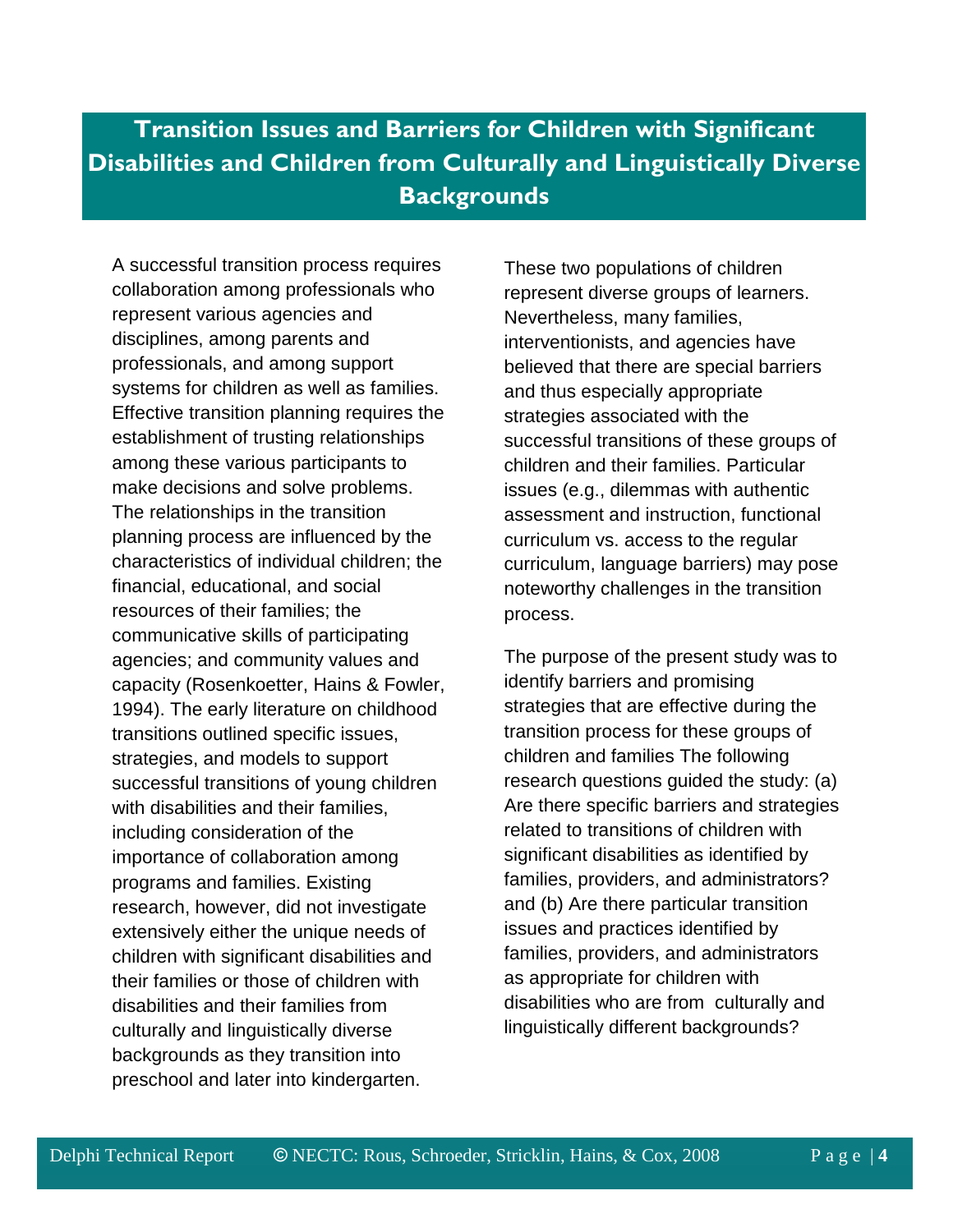# **Methods**

## *Study Design*

This study design included a modified Delphi Method (RAND: Gordon and Helmer, 1964) to generate both issues and strategies of significance related to transition for the targeted populations. The Delphi Method has been used in business, education, and other fields (Cornish, 1977) to provide a reliable, structured process for collecting and distilling ideas from experts. This method allows for controlled feedback in order to reduce the ideas generated to a smaller number that are perceived by the expert group as most critical or relevant. The key to the Delphi approach is allowing anonymous responses via the structured flow of information and feedback. For this

study, the approach was modified to foster the generation of a large bank of barriers to transition during a face-toface meeting, while subsequently providing opportunities for individual participants to anonymously prioritize barriers to identify those that they perceived as most critical. Participants then identified strategies to address the prioritized barriers. Following the faceto-face meeting, additional opportunities were provided to participants to further "rate" the barriers identified by the group, as a means to reduce the list to those most salient for a given population (i.e., children with significant disabilities or from diverse backgrounds).

### *Regional Working Forums*

To begin the process, five day-long working forums were held between September 2004 and March 2006 in four states: Connecticut (CT), New Mexico (NM), Illinois (IL), and California (CA). One forum was held in each state with the exception of California, where two forums were held in two different locations. Participants in NM, IL, and CA Site 1 forums focused on transition barriers and strategies affecting children with disabilities from culturally and linguistically diverse backgrounds and their families. Participants in the CT and CA Site 2 forums focused on transition

barriers and strategies affecting children with significant disabilities and their families

The day-long forums were organized to allow participants to generate both issues and strategies (Figure 1). Participants were invited to participate by the states' Section 619 and Part C Coordinators. To support the participation of family members, stipends and reimbursement for travel expenses were offered. Table 1 shows the number of participants by role and state.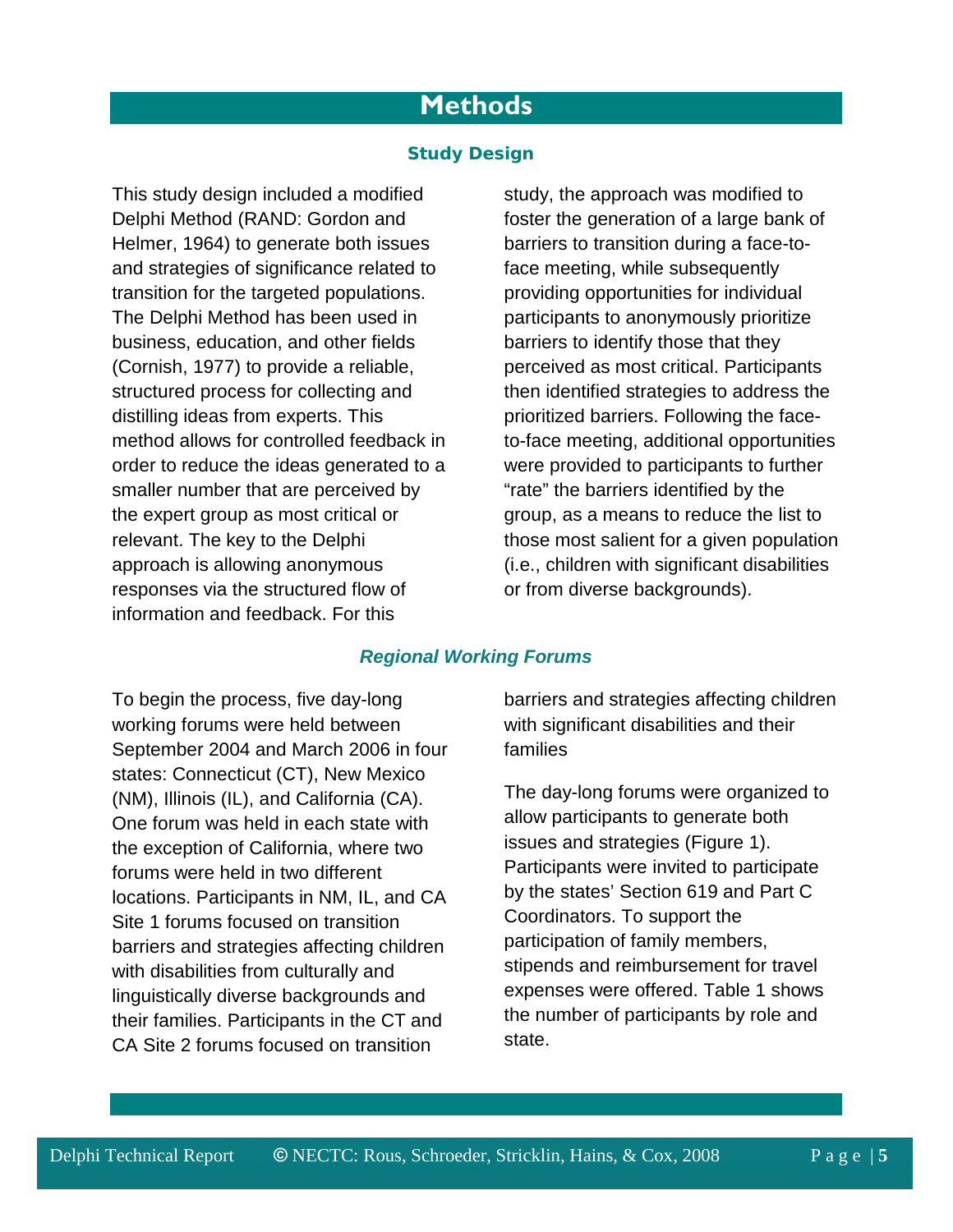|                 | <b>Figure 1. Agenda for Day-Long Working Forums</b>              |
|-----------------|------------------------------------------------------------------|
|                 | <b>NECTC Regional Forum</b>                                      |
| 9:00            | <b>Registration and Individual Reflection</b>                    |
| 9:30            | Welcome, Introductions, Group Assignments                        |
| $9:45 - 10:45$  | Barriers to Transitions (break-out groups)                       |
| $10:45 - 12:00$ | Strategies for Effective Transition Practices (break-out groups) |
| $12:00 - 12:30$ | Lunch Break (working lunch)                                      |
| $12:30 - 1:30$  | Linking Strategies and Supports to Barriers                      |
| $1:30 - 2:30$   | <b>Group Reports</b>                                             |
| $2:30 - 3:00$   | Wrap-up                                                          |

|                    | <b>Table 1. Regional Working Forum Participants</b> |                  |                       |                           |
|--------------------|-----------------------------------------------------|------------------|-----------------------|---------------------------|
| Location           | Administrators                                      | <b>Providers</b> | <b>Family Members</b> | <b>Total Participants</b> |
| Connecticut        |                                                     |                  |                       |                           |
| New Mexico         | 16                                                  |                  |                       |                           |
| <b>Illinois</b>    |                                                     |                  |                       |                           |
| California Site I  |                                                     |                  |                       | 30                        |
| California Site II |                                                     |                  |                       | 38                        |
| Total              | 58                                                  |                  |                       |                           |

Across all forums, participants were divided into groups according to their role (i.e., family member, service provider, and administrator). A facilitator from the NECTC research team was assigned to each group. Groups were first asked to identify barriers related to transition for young children and their families into early intervention services, into preschool programs, and into kindergarten. Each group was asked to consolidate the barriers, and then participants to individually prioritize the list of barriers based on their own

experiences and the degree to which they thought a particular barrier was salient to the population under study. After consolidating and prioritizing the barriers, the same groups developed a list of strategies that have been successful in their experiences or ones that held promise for addressing the barriers identified. Strategies were then linked to prioritized barriers. The number of barriers and strategies identified during each forum is presented in Table 2.

| Table 2. Prioritized Barriers & Strategies Identified by Forum Participants |                              |                                |                                            |                                |  |  |
|-----------------------------------------------------------------------------|------------------------------|--------------------------------|--------------------------------------------|--------------------------------|--|--|
| Forum                                                                       | <b>Number</b><br>of Barriers | Prioritized<br><b>Barriers</b> | <b>Consolidated Barriers</b><br>for Survey | <b>Number</b><br>of Strategies |  |  |
| <b>CT</b>                                                                   | 76                           | 39                             |                                            | 155                            |  |  |
| <b>NM</b>                                                                   | 93                           | 27                             | 65                                         | 191                            |  |  |
|                                                                             | 76                           | 35                             | 70                                         | 121                            |  |  |
| CA Site 1                                                                   | 76                           | 36                             |                                            | 149                            |  |  |
| CA Site 2                                                                   | 100                          | 4 <sup>1</sup>                 | 108                                        | 213                            |  |  |
| <b>TOTAL</b>                                                                |                              | 178                            |                                            | 829                            |  |  |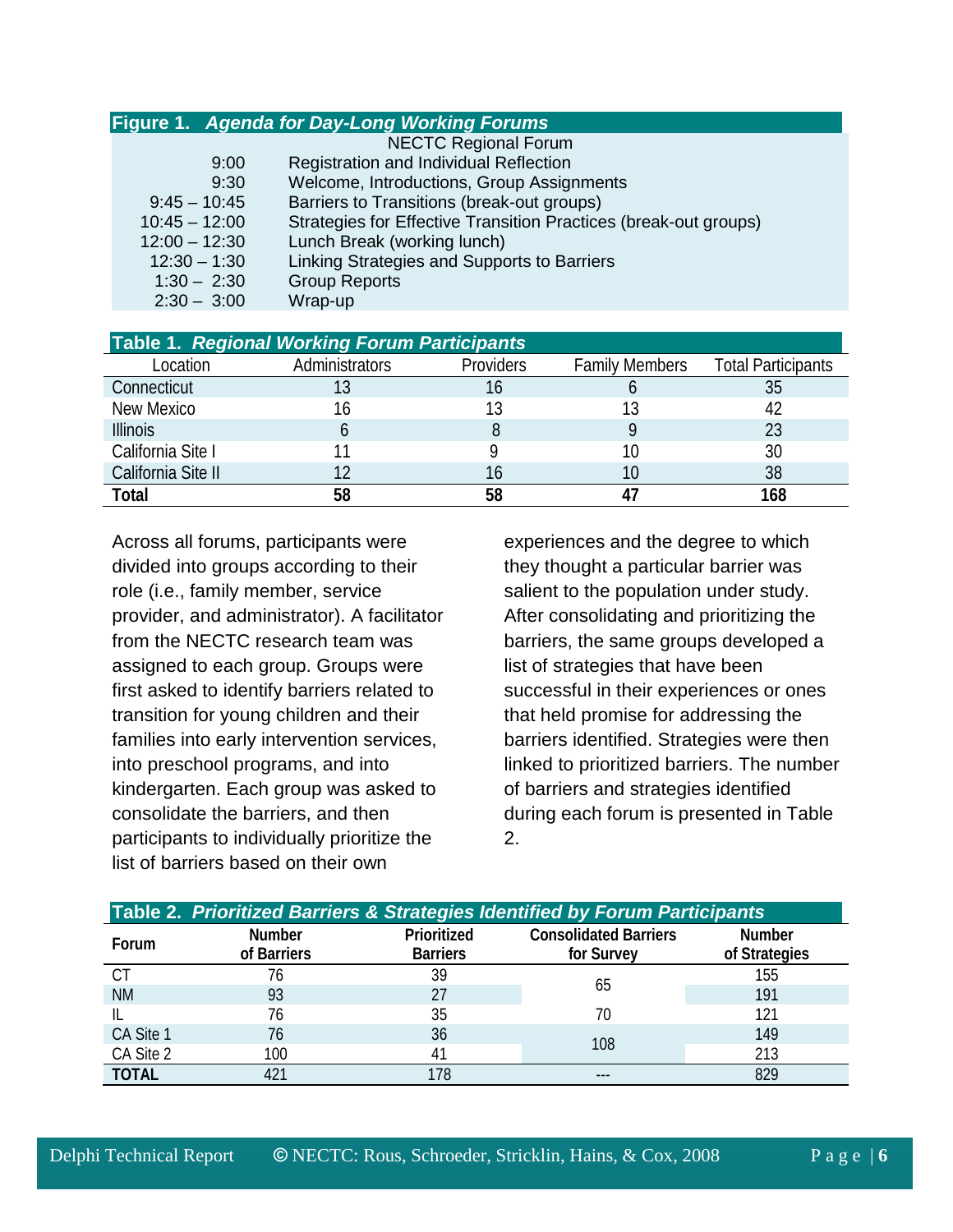## *Forum Analyses*

The analyses of data gathered through the working forums involved an iterative process whereby each new set of barriers identified during a forum was compared with previous data. In this process, beginning with the second forum held, content analysis with each set of prioritized barriers was conducted (Ryan & Bernard, 2000; Miles & Huberman, 1994) by a member of the research team. Each barrier was examined and compared with the list of barriers generated during the previous forum. Like items were combined and consolidated. A matrix was used to show the progression of consolidation and duplication. Once the content analysis was completed for each forum, research team members reviewed the

consolidation process, discussed concerns, and reached consensus that the consolidation was appropriate. In some cases, specific barriers were expanded to include an additional component. For example, the barrier "recruiting and retaining staff who are familiar with the language and culture of the families served" was combined with "lack of effective or qualified interpreters for families from linguistically diverse backgrounds" to create the survey item "Recruiting and retaining qualified staff and interpreters who are familiar with the language and culture of the families served." This process was used to develop surveys for the second component of the study.

#### *Delphi Surveys*

In follow-up to the working forums, prioritized barriers were compiled into survey form. Each survey included a Likert-type scale without numerical anchors or values. For each barrier, respondents were asked to indicate their level of agreement that the statement

represented an issue. Respondents were asked to mark each item with a vertical line or "X" anywhere along the continuum to show their response ranging from strongly disagree to strongly agree (see Figure 2).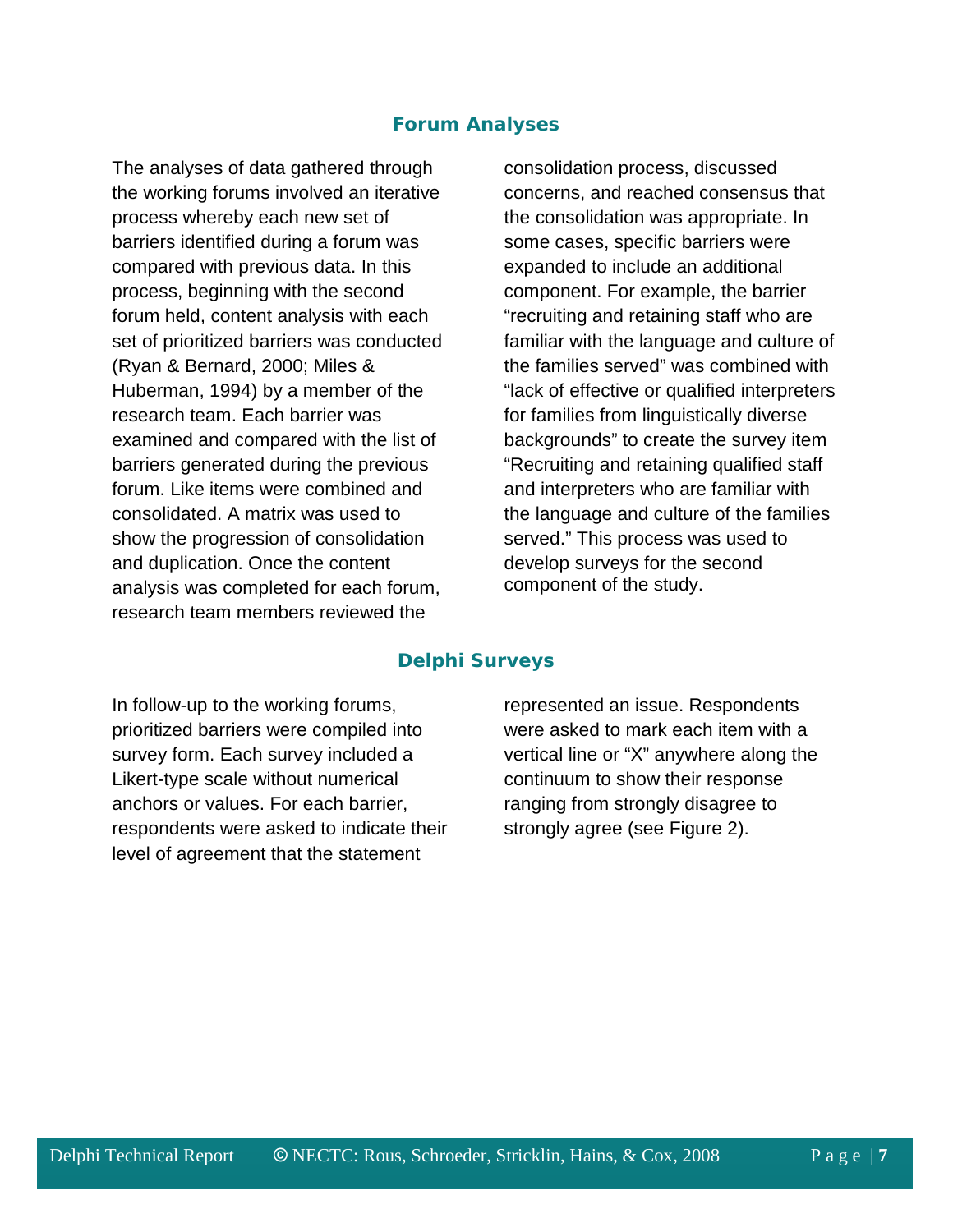| <b>Figure 2. Sample of Delphi Survey Item</b>                                                                                                                                                                                                                                                                                |                                                                                    |  |  |  |  |
|------------------------------------------------------------------------------------------------------------------------------------------------------------------------------------------------------------------------------------------------------------------------------------------------------------------------------|------------------------------------------------------------------------------------|--|--|--|--|
| Directions: For each item, indicate the extent to which you agree or disagree that the item is an issue for children<br>with significant disabilities and their families. Mark each item with a vertical line or "X" anywhere along the continuum<br>to show your response ranging from strongly disagree to strongly agree. |                                                                                    |  |  |  |  |
| <b>Issue</b>                                                                                                                                                                                                                                                                                                                 | This is an issue for children with significant disabilities and their<br>families. |  |  |  |  |
| <b>EXAMPLE</b><br>Discrepancy between<br>traditional cultural beliefs<br>and educational services.<br>especially concerning<br>special education services.                                                                                                                                                                   | X<br>Strongly<br>Strongly<br><b>Disagree</b><br>Agree                              |  |  |  |  |

Dillman's (1978) total design method was used for mailing the surveys. Each survey was mailed via postal mail with a cover letter, self-addressed and stamped return envelope, and an incentive of tea and coffee. Approximately three weeks after the initial mailing, participants who had not returned a completed survey were sent a reminder post card. An entire packet was mailed again to those participants who did not complete and return the survey within six weeks of the original mailing.

Reflecting the findings from the content analyses described above, each survey contained a list of the consolidated barriers identified. Due to the large number of barriers identified and also to increase the response rate, surveys were divided into two forms (Form A & Form B), each of which contained half of the barriers identified. To ensure responses from each of the participant types (family member, provider, administrator), the groups were divided

by type and then participants were randomly selected to receive either Form A or B.

In addition to the two survey forms (A & B), surveys were designed based on the specific population of interest addressed during the forum and in keeping with the iterative process of the Delphi Method. As a result of this process, three versions of the survey were developed across the study, each of which built on the information gained through the previous forum(s).

*Delphi Survey: Version I.* During the CT and NM forums, a total of 76 barriers were identified in CT and 93 in NM. Using the process described above, the Delphi survey was developed based on the 65 consolidated barriers that had been prioritized by participants across the two forums (*n* = 39 from CT; *n* = 26 from NM). Form A consisted of 33 barriers and Form B contained 32 barriers. Using the random assignment process described previously, half the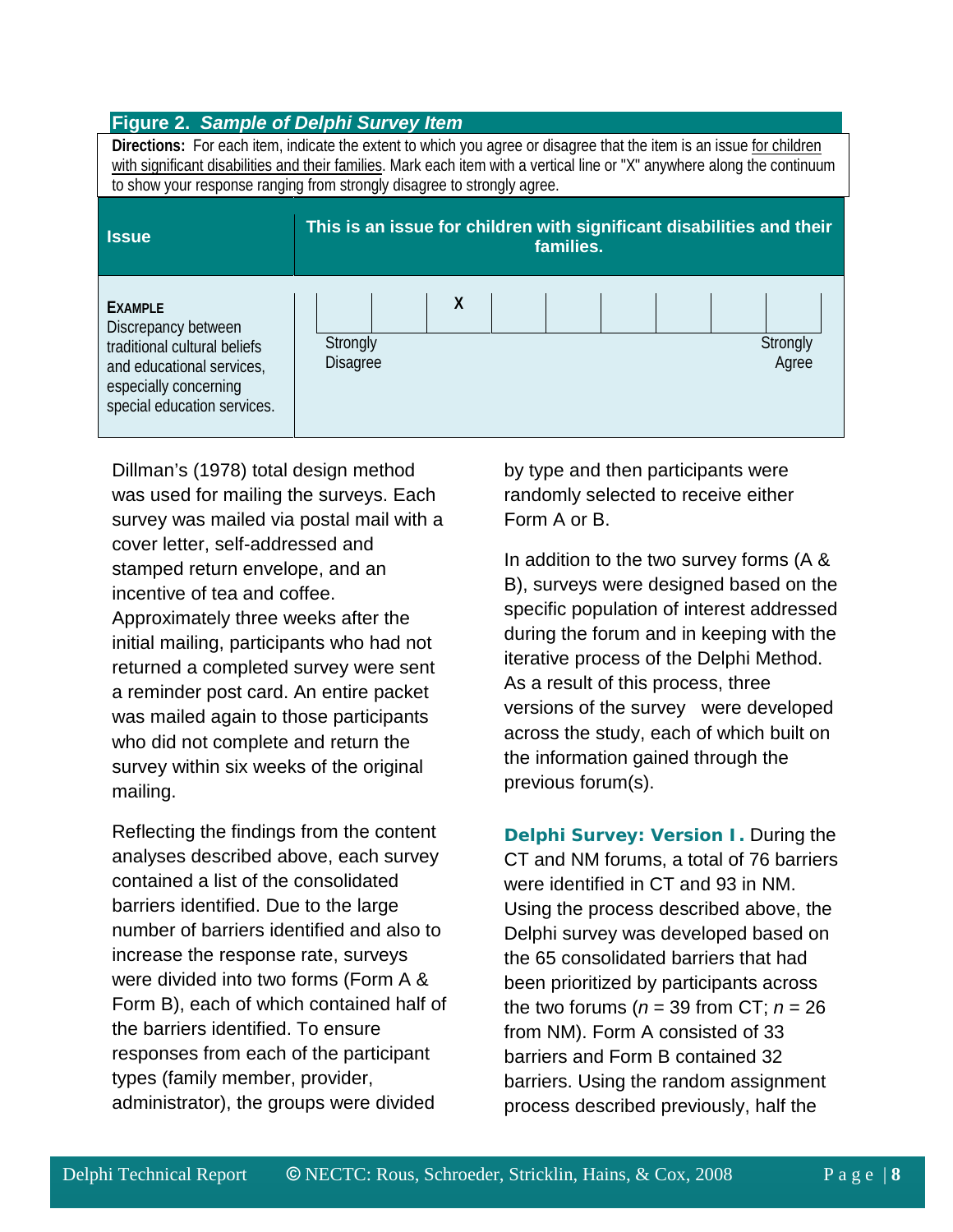participants in CT and NM were sent Form A and the other half Form B. For this version of the survey, participants were asked to rank the importance of each issue for children (a) with significant disabilities, and (b) with disabilities from culturally and linguistically diverse backgrounds and their families.

*Delphi Survey: Version II.* To create the survey for the IL forum participants, priority barriers generated from the IL forum  $(n = 93)$  were compared to those included on survey Version I from the CT and NM forums. Again, duplicate barriers were eliminated and like items combined, resulting in a final list of 70 barriers, including five new barriers that were not previously identified. All were included on the Survey Version II. Survey items were again divided into two groups (Form A and Form B) and forms were randomly assigned to participants. For this survey, respondents were asked to rank the importance of each issue **only** for

children with disabilities from culturally and linguistically diverse backgrounds and their families.

## *Delphi Survey: Version III.* To

create the survey for the CA Site I and II forum participants, barriers generated from the two forums (Site 1  $n = 100$ ; Site 2 *n* = 76) were compared to those on Survey II. Again, duplicate barriers were eliminated and like items combined, resulting in a final list of 93 barriers, including 23 new barriers not previously identified (Site 1 *n* = 11; Site 2 *n* = 12). As with the other surveys, two forms of the survey were developed (Form A and Form B). Form A, which was sent to CA Site 1, included barriers for children with significant disabilities; Form B, which was sent to CA Site 2, included barriers for children from culturally and linguistically diverse backgrounds. However, for this survey, both forms included barriers that during previous surveys were reported to apply to both populations of children with disabilities and their families.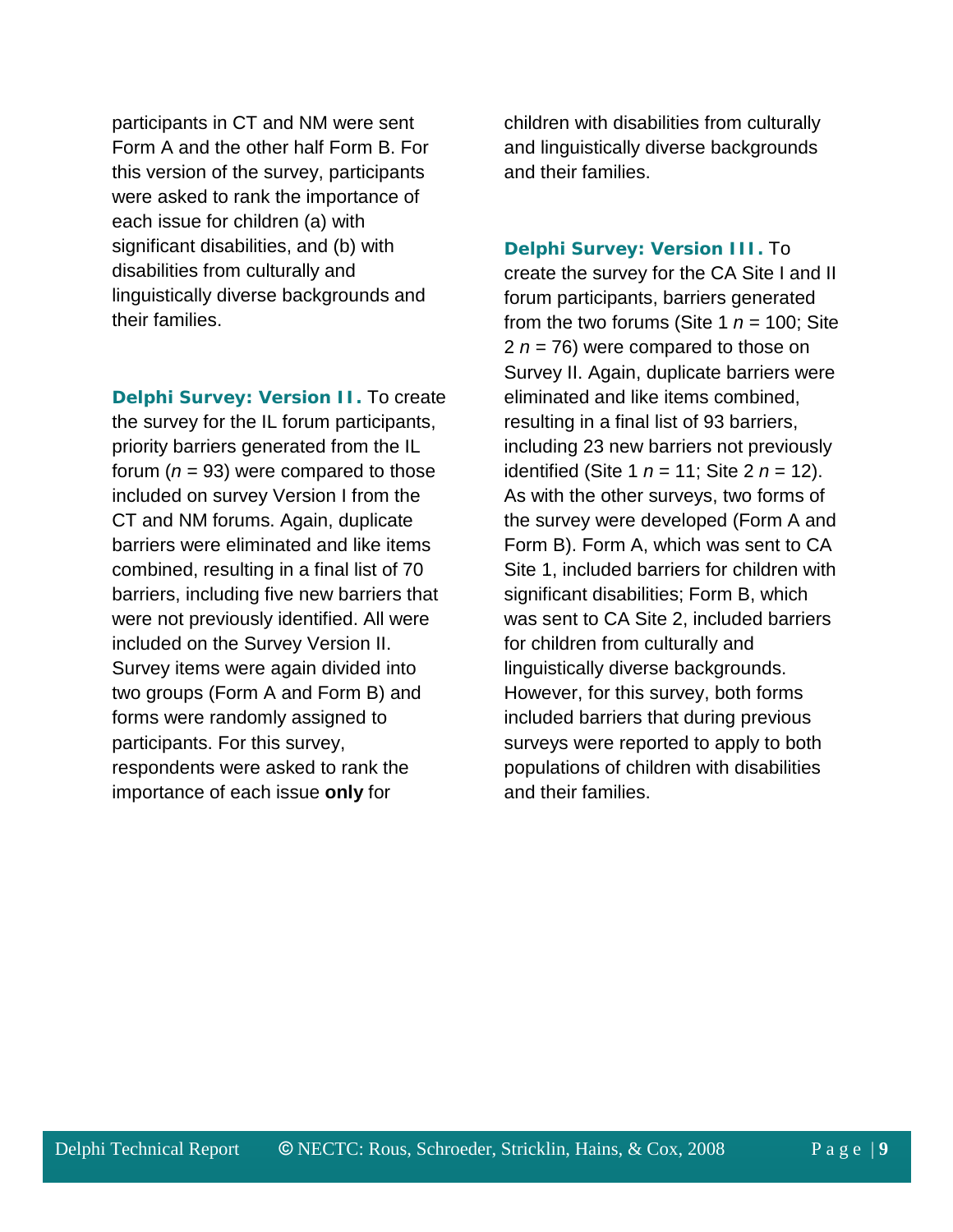## *Delphi Survey Analyses*

Analyses of data generated through the forums included a content analysis of the barriers generated based on (a) the level of transition (early intervention, preschool, kindergarten, and across all levels); (b) content of the barrier (i.e., need for consolidation); and (c) consistency across forums.

*Delphi Survey Analysis.* All surveys returned to the research team were assigned codes according to (a) state in which forum was held; (b) type of respondent (i.e., family member, administrator or provider); and (c) respondent number by order in which the data were received. Upon

completion of the coding process and subsequent to the receipt of surveys, comparisons across surveys were conducted to match duplicate issues across states. For example, the issue "Important team members are missing from key transition meetings" was included on the first round of surveys and then matched on subsequent surveys. Table 3 provides an example. Upon tracking each issue and score from all forums, reliability analysis was completed to ensure that the content from each issue matched subsequent forums and all data were correctly coded.

| Table 3. Example of Issue Comparison across Forum Participant Groups |                           |  |                  |    |  |  |
|----------------------------------------------------------------------|---------------------------|--|------------------|----|--|--|
|                                                                      | <b>Survey Item Number</b> |  |                  |    |  |  |
| <b>Issue</b>                                                         |                           |  | CT NM CA-I CA-II |    |  |  |
| Important team members are missing from key transition meetings      | - 9                       |  |                  | 12 |  |  |

Subsequent to matching items and data entry, items were excluded from the analysis based on two criteria: (a) issues that were not included in all Delphi surveys for each population, and (b) issues with a response rate of less than fifty (50) percent. As a result, only

issues that were pertinent to all forum participants were included in the analysis. Issues were analyzed by calculating the mean and standard deviation and ranking each individual issue by order of importance (*1 = least important, 10 = most important*).

## **Results**

Participants in the regional forum phase of this study ( $N = 168$ ) included administrators (34%), family members (29%), and direct service providers

(37%; see Table 3). Forum participation ranged from 23 to 42 participants. A total of 95 participants (57%) attended a forum focused on the transition barriers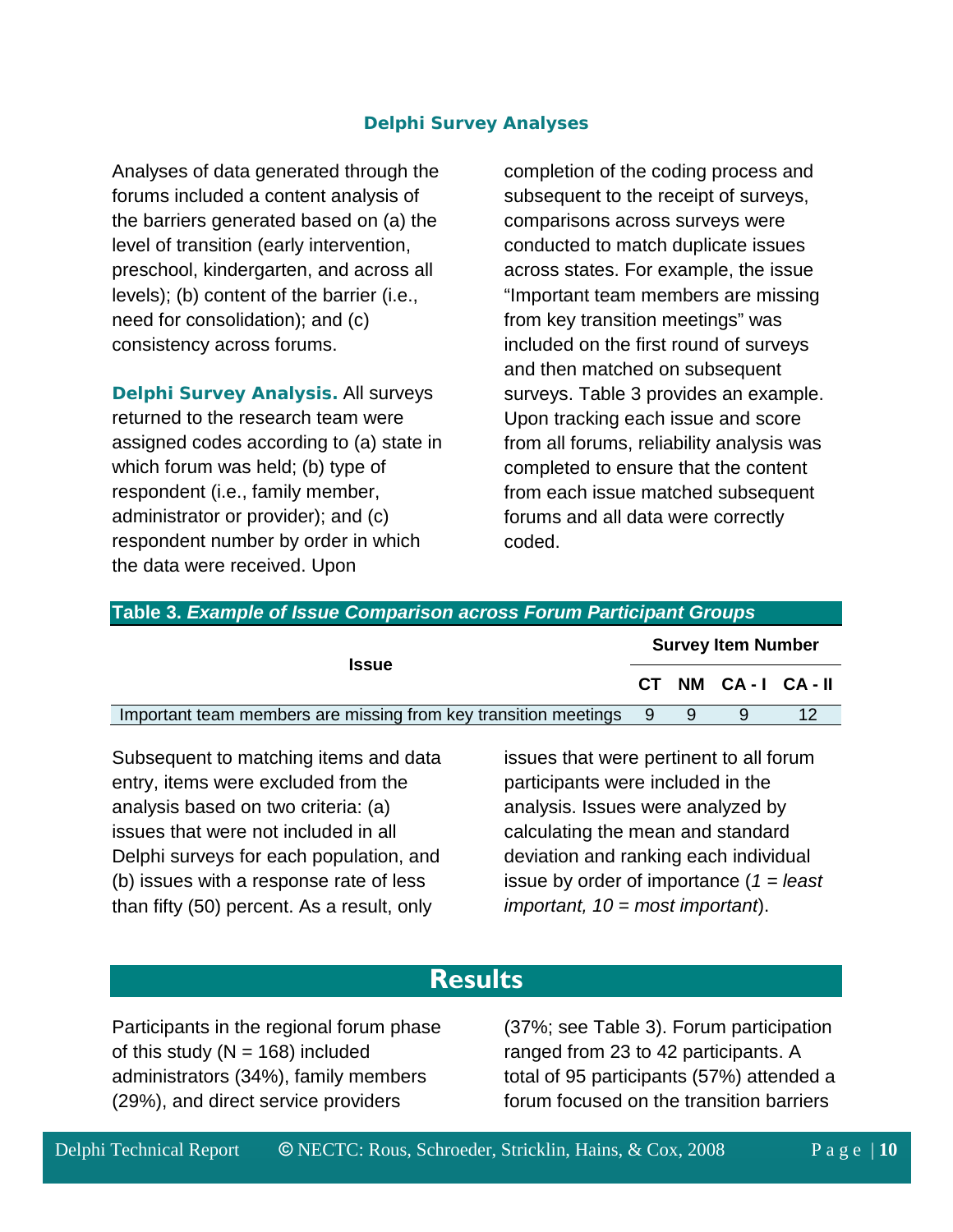for children with disabilities from culturally diverse backgrounds and their families, while 73 participants (43%) attended a forum focused on transition barriers for children with significant disabilities and their families.

For the survey phase of the study, a total of 91 of the 168 participants (54%) responded to the survey: 37 administrators (63%), 28 family participants (58%), and 26 provider participants (43%). Surveys were received from each of the forum sites with response rates ranging from 40% to 65%.

|               | <b>Table 4. Forum and Survey Participants.</b> |                                                  |     |                                                  |           |
|---------------|------------------------------------------------|--------------------------------------------------|-----|--------------------------------------------------|-----------|
| <b>State</b>  | <b>Focus</b>                                   | <b>Forum</b><br><b>Participation</b>             | N   | N for Delphi<br><b>Survey</b>                    | N<br>%    |
| CA<br>Site 2  |                                                | Family = $10$<br>Provider = $16$<br>Admin = $12$ | 38  | Family = $5$<br>Provider = $10$<br>Admin $= 9$   | 24<br>63% |
| <b>CT</b>     | <b>Significant Disabilities</b>                | Family = $6$<br>Provider = $16$<br>Admin $= 13$  | 35  | Family = $8$<br>Provider $=$ 3<br>Admin $= 6$    | 17<br>49% |
|               | <b>TOTAL</b>                                   |                                                  | 73  |                                                  | 41        |
| CA,<br>Site 1 |                                                | Family = $10$<br>Provider $= 9$<br>Admin $= 11$  | 30  | Family = $5$<br>Provider = $6$<br>Admin $= 7$    | 18<br>60% |
| IL            | <b>Cultural Diversity</b>                      | Family = $9$<br>Provider $= 8$<br>Admin $= 6$    | 23  | Family = $5$<br>Provider = $4$<br>Admin $= 6$    | 15<br>65% |
| <b>NM</b>     |                                                | Family = $13$<br>Provider = $13$<br>Admin = $16$ | 42  | Family = $5$<br>Provider $=$ 3<br>Admin $= 9$    |           |
|               | <b>TOTAL</b>                                   |                                                  | 95  |                                                  | 50        |
| <b>Total</b>  |                                                | Family = $48$<br>Provider = $62$<br>Admin = $58$ | 168 | Family = $28$<br>Provider $= 26$<br>Admin = $37$ | 91<br>54% |

Through the Delphi process, a total of 421 barriers were generated by participants. These barriers crossed age ranges from into early intervention, into preschool, and into kindergarten. Through the prioritization process during the working forums, participants reduced the barriers to a total of 178

(Figure 3). Following the consolidation process by research team members, the third and final survey contained a total of 93 barriers, as described previously (see Figure 2).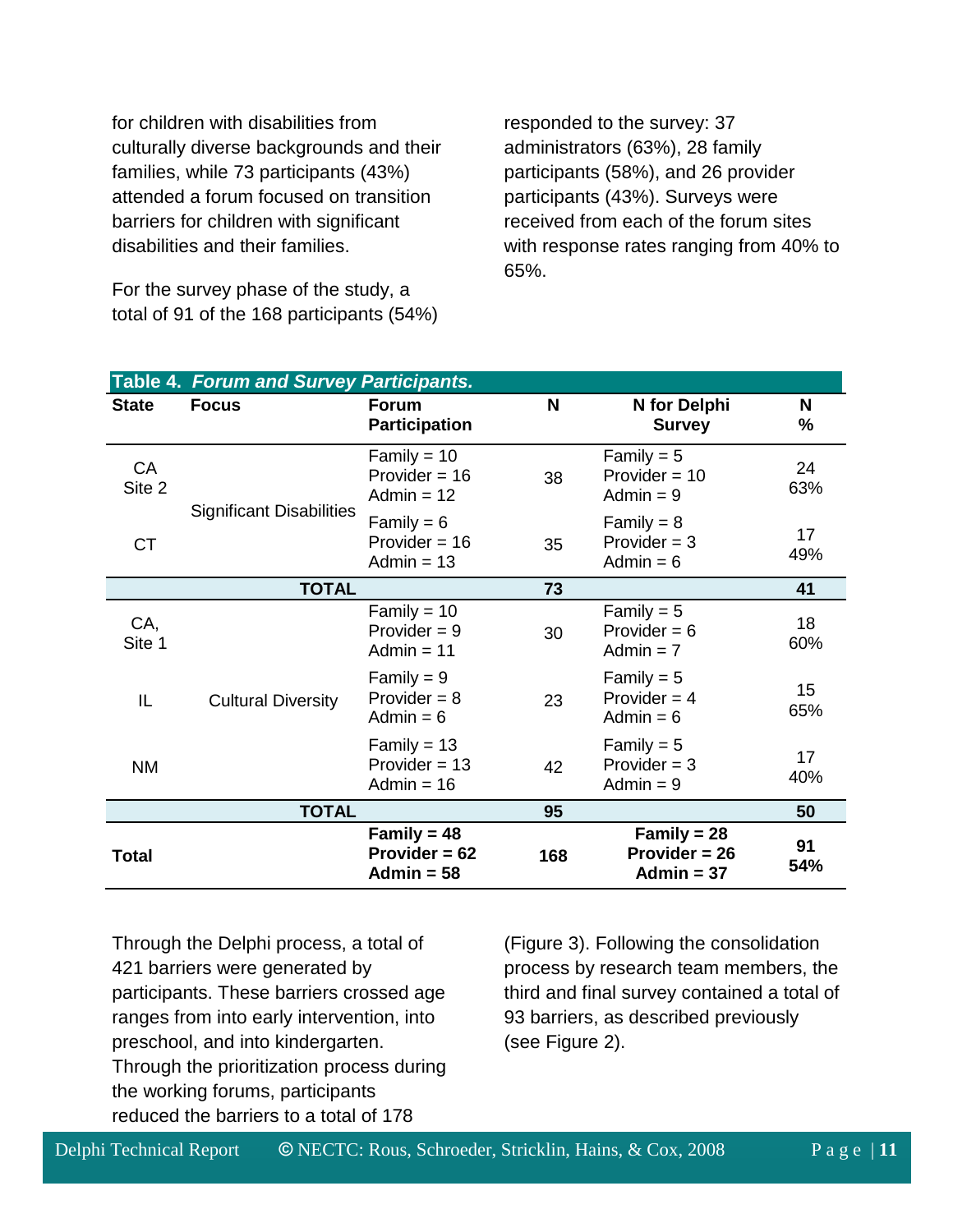

*\* Includes duplicate items across surveys*

To determine those barriers that were most critical, mean participant ratings on the survey that were 6.0 or above on a 10-point scale (where 1 equaled *strongly disagree* and 10 equaled *strongly agree*) were included in the final list. As noted previously, the scale did not provide numerical anchors or values, so these values were inserted during analysis. A total of 25 barriers met this criterion (Tables 5a, 5b, 5c) with mean ratings ranging from 6.09 to 7.62.

Overall, participants identified 15 barriers for children from culturally diverse backgrounds (Table 5a) as most critical (mean rating range of 6.17 to 7.14) and 18 barriers for children with significant disabilities (Table 5b) as critical (mean rating range of 6.09 to 7.62). Within these, 8 barriers (Table 5c) were identified as critical across both populations (mean rating range of 6.09 to 7.62). The overall mean ratings was similar across the two groups (culturally diverse populations  $= 6.54$ ; significant  $disabilities = 6.56$ ).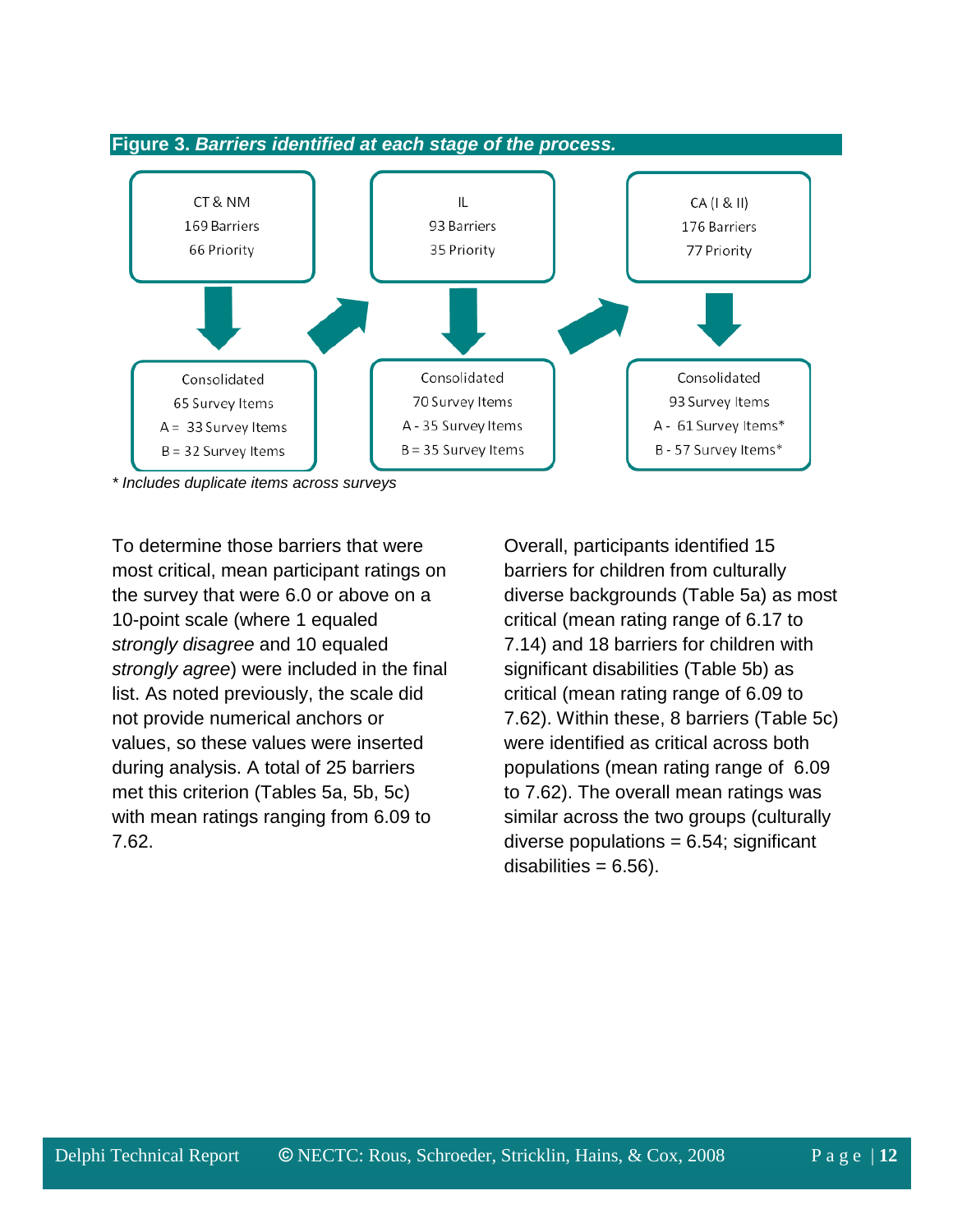| Table 5a. Barriers for children from culturally diverse backgrounds |                                                                                                                                                                                                    |    |             |  |  |  |
|---------------------------------------------------------------------|----------------------------------------------------------------------------------------------------------------------------------------------------------------------------------------------------|----|-------------|--|--|--|
| <b>RANK</b>                                                         | BARRIERS FOR CHILDREN FROM CULTURALLY DIVERSE BACKGROUNDS AND THEIR FAMILIES                                                                                                                       | N  | <b>Mean</b> |  |  |  |
| $\mathbf{1}$                                                        | Recruiting and retaining staff who are familiar with the language and culture of the families served.                                                                                              | 42 | 7.14        |  |  |  |
| $\overline{2}$                                                      | It is challenging to assess children from non-English speaking families.                                                                                                                           | 41 | 6.96        |  |  |  |
| $\overline{3}$                                                      | There are changes in frequency and intensity of services as children transition into new environments.*                                                                                            | 42 | 6.87        |  |  |  |
| 4                                                                   | There is a shortage of available health providers, therapists and teachers in rural areas resulting in a wait for services.                                                                        | 40 | 6.83        |  |  |  |
| $\overline{5}$                                                      | There is a lack of support for families who have difficulty getting their child to multiple appointments or attending IEP meetings<br>because this requires them to miss work*                     | 41 | 6.597       |  |  |  |
| 6                                                                   | Families do not have the supports to become an advocate & do not understand their rights under IDEA, the IEP process, and their<br>role in the transition process.*                                | 42 | 6.595       |  |  |  |
| $\overline{7}$                                                      | Physicians and other providers who do not work in the schools will provide recommendations for programming that is not consistent<br>with an educational model.                                    | 40 | 6.51        |  |  |  |
| 8                                                                   | Schools do not always know information about the following school year, such as number of classrooms and name of teacher.*                                                                         | 42 | 6.45        |  |  |  |
| 9                                                                   | Communication gaps exist among families, teachers, and therapists, including the use of jargon.*                                                                                                   | 42 | 6.38        |  |  |  |
| 10                                                                  | There is a lack of funding available for therapies across all transitions.*                                                                                                                        | 41 | 6.37        |  |  |  |
| 11                                                                  | There are philosophical and institutional differences between all environments (early intervention, preschool, kindergarten).                                                                      | 41 | 6.37        |  |  |  |
| 12                                                                  | There is limited time available to engage in meetings, evaluations, preparation activities, etc. prior to the transition.*                                                                         | 43 | 6.30        |  |  |  |
| 13                                                                  | There is a lack of training for regular education staff, both teachers and paraprofessionals, who are working with children<br>transitioning to preschool and kindergarten.*                       | 43 | 6.28        |  |  |  |
| 14                                                                  | There exists a lack of adequate communication and relationships among referral sources, teachers, health care providers,<br>therapists, etc. including regular meetings among difference agencies. | 43 | 6.26        |  |  |  |
| 15                                                                  | There is a discrepancy between traditional cultural beliefs and educational services, especially concerning special education<br>services.                                                         | 42 | 6.17        |  |  |  |

\* Items also rated for children with significant disabilities and their families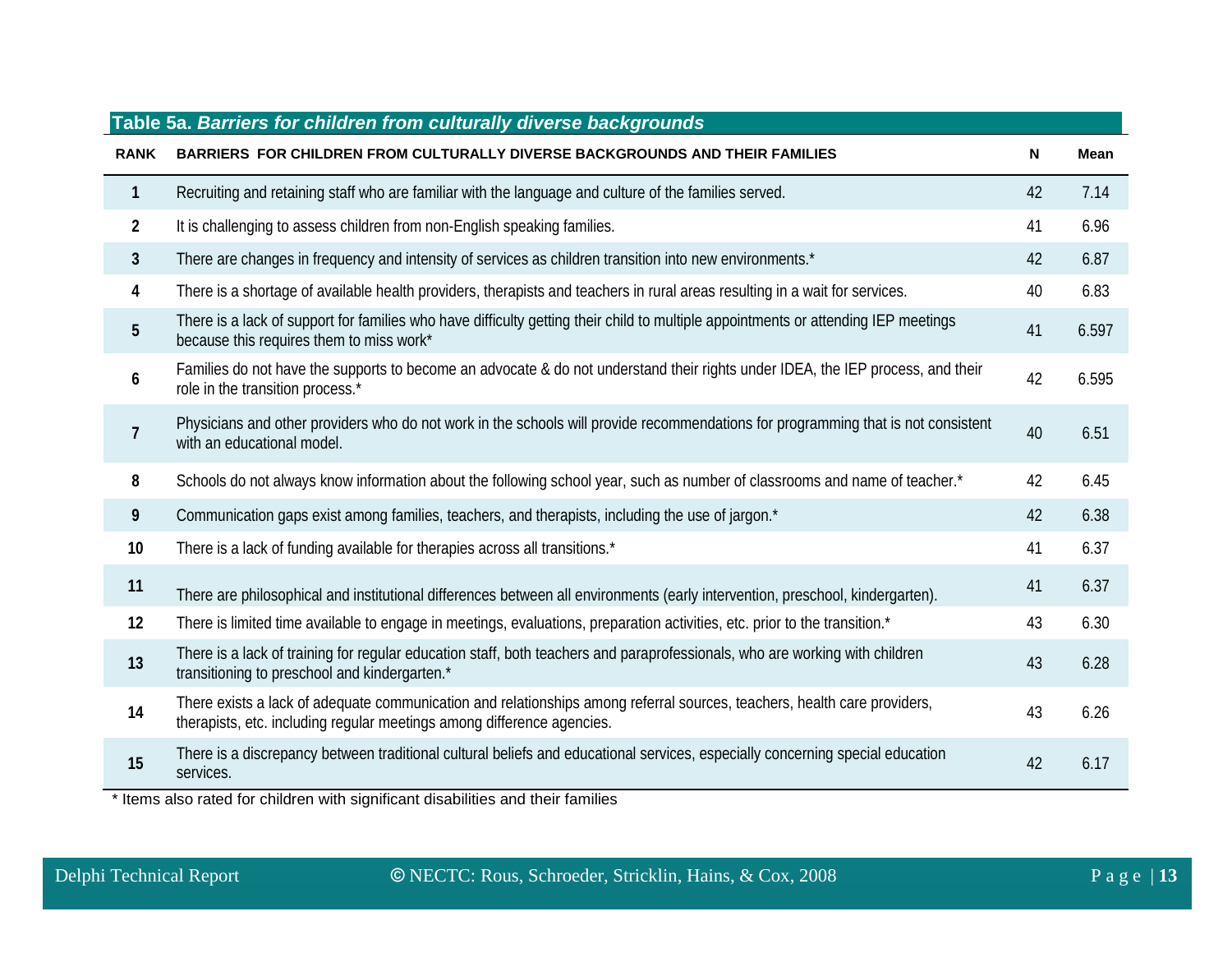| Table 5b. Barriers for children with significant disabilities |                                                                                                                                                                                                                                  |    |             |  |  |  |
|---------------------------------------------------------------|----------------------------------------------------------------------------------------------------------------------------------------------------------------------------------------------------------------------------------|----|-------------|--|--|--|
| <b>RANK</b>                                                   | BARRIERS FOR CHILDREN WITH SIGNIFICANT DISABILITIES AND THEIR FAMILIES                                                                                                                                                           | N  | <b>Mean</b> |  |  |  |
| $\mathbf{1}$                                                  | There are changes in frequency and intensity of services as children transition into new environments*                                                                                                                           | 40 | 7.62        |  |  |  |
| $\overline{2}$                                                | Families have fears and anxieties about the transition process and their child's move to the next environment.                                                                                                                   | 39 | 7.28        |  |  |  |
| $\mathbf{3}$                                                  | There is a shortage of therapists available to provide intervention across transitions.                                                                                                                                          | 39 | 7.14        |  |  |  |
| 4                                                             | There is a lack of training for regular education staff, both teachers and paraprofessionals, who are working with children<br>transitioning to preschool and kindergarten.*                                                     | 41 | 6.95        |  |  |  |
| 5                                                             | There is a lack of funding available for therapies across all transitions.*                                                                                                                                                      | 40 | 6.74        |  |  |  |
| 6                                                             | Schools do not always know information about the following school year, such as number of classrooms and name of teacher.*                                                                                                       | 41 | 6.59        |  |  |  |
| 7                                                             | Communication gap among families, teachers, and therapists, including the use of jargon.*                                                                                                                                        | 40 | 6.53        |  |  |  |
| 8                                                             | Staff changes during transitions that result in discontinuity of services.                                                                                                                                                       | 40 | 6.50        |  |  |  |
| 9                                                             | There is a lack of alignment of curriculum between environments.                                                                                                                                                                 | 41 | 6.43        |  |  |  |
| 10                                                            | There is a lack of support for families who have medically fragile children and need respite care.                                                                                                                               | 40 | 6.41        |  |  |  |
| 11                                                            | Children may receive less special education services after transitioning into preschool or kindergarten.                                                                                                                         | 39 | 6.40        |  |  |  |
| 12                                                            | There is limited time available to engage in meetings, evaluations, preparation activities, etc. prior to the transition.*                                                                                                       | 41 | 6.34        |  |  |  |
| 13                                                            | Families do not have the supports to become an advocate & do not understand their rights under IDEA, the IEP process, and their<br>role in the transition process.*                                                              | 39 | 6.31        |  |  |  |
| 14                                                            | There is a lack of home visits for families and children transitioning to kindergarten.                                                                                                                                          | 38 | 6.29        |  |  |  |
| 15                                                            | Pediatricians and other health professionals delay in providing families with a referral to early intervention services or do not<br>provide an accurate diagnosis because they seem uninformed about children with disabilities | 39 | 6.21        |  |  |  |
| 16                                                            | Staff across agencies are unfamiliar each other's the roles and responsibilities.                                                                                                                                                | 39 | 6.14        |  |  |  |
| 17                                                            | Scheduling for evaluations is difficult due to coordination of many different people's schedules.                                                                                                                                | 39 | 6.12        |  |  |  |
| 18                                                            | There is a lack of support for families who have difficulty getting their child to multiple appointments or attending IEP meetings<br>because this requires them to miss work.*<br>$\cdots$                                      | 40 | 6.09        |  |  |  |

\* Items also rated for children with significant disabilities and their families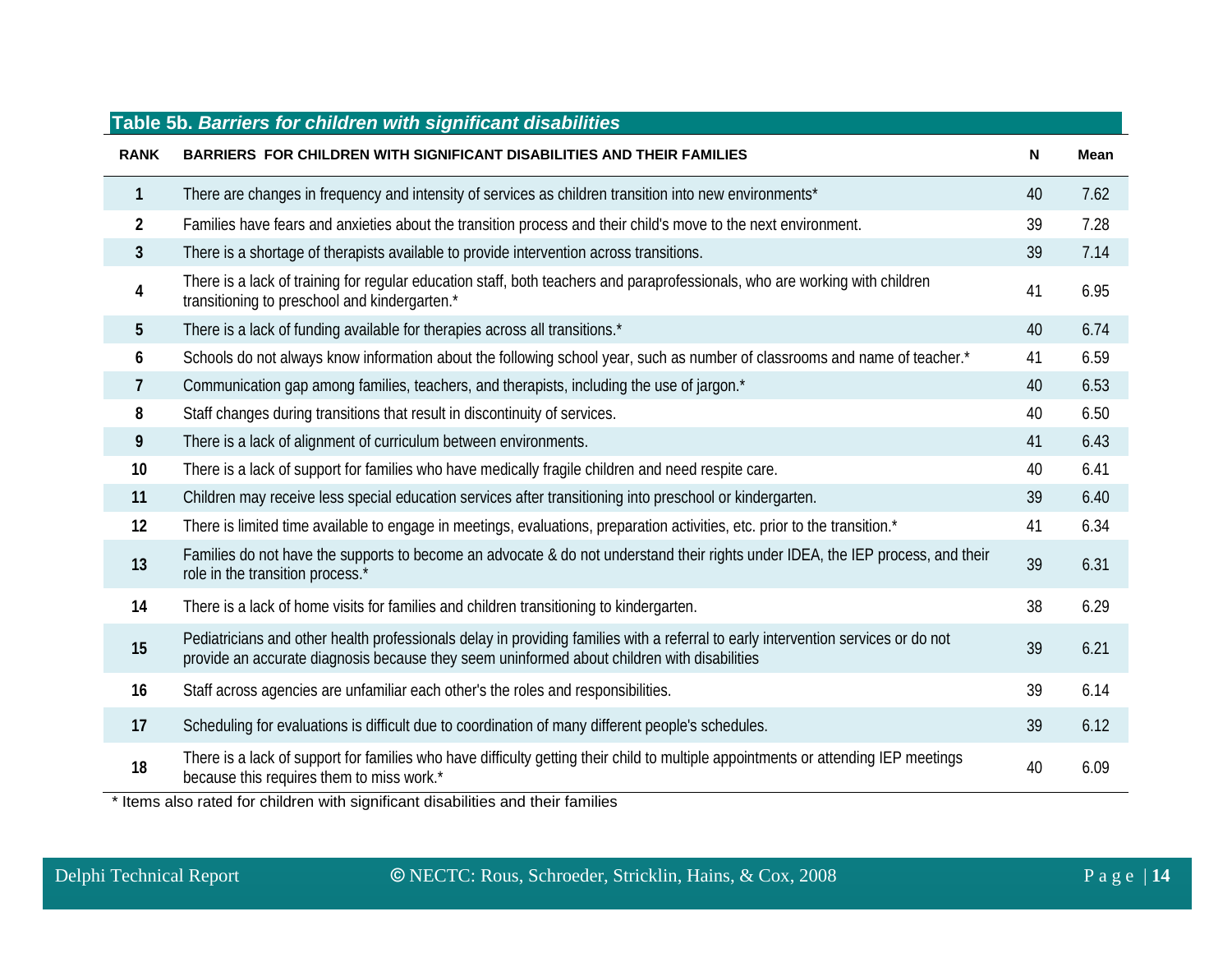| Table 5c. Barriers for both children from culturally diverse backgrounds and those with significant disabilities                                                              |    |                                     |    |                                           |  |
|-------------------------------------------------------------------------------------------------------------------------------------------------------------------------------|----|-------------------------------------|----|-------------------------------------------|--|
| <b>BARRIERS IDENTIFIED FOR BOTH GROUPS</b>                                                                                                                                    |    | <b>CULTURALLY</b><br><b>DIVERSE</b> |    | <b>SIGNIFICANT</b><br><b>DISABILITIES</b> |  |
|                                                                                                                                                                               | N  | <b>Mean</b>                         | N  | <b>Mean</b>                               |  |
| There are changes in frequency and intensity of services as children transition into new environments                                                                         | 42 | 6.87                                | 40 | 7.62                                      |  |
| There is a lack of support for families who have difficulty getting their child to multiple appointments or<br>attending IEP meetings because this requires them to miss work | 41 | 6.60                                | 40 | 6.09                                      |  |
| Families do not have the supports to become an advocate & do not understand their rights under<br>IDEA, the IEP process, and their role in the transition process.            | 42 | 6.595                               | 39 | 6.31                                      |  |
| Schools do not always know information about the following school year, such as number of<br>classrooms and name of teacher                                                   | 42 | 6.45                                | 41 | 6.59                                      |  |
| Communication gaps exist among families, teachers, and therapists, including the use of jargon                                                                                | 42 | 6.38                                | 40 | 6.53                                      |  |
| There is a lack of funding available for therapies across all transitions                                                                                                     | 41 | 6.37                                | 40 | 6.74                                      |  |
| There is limited time available to engage in meetings, evaluations, preparation activities, etc. prior to<br>the transition                                                   | 43 | 6.30                                | 41 | 6.34                                      |  |
| There is a lack of training for regular education staff, both teachers and paraprofessionals, who are<br>working with children transitioning to preschool and kindergarten    | 43 | 6.28                                | 41 | 6.95                                      |  |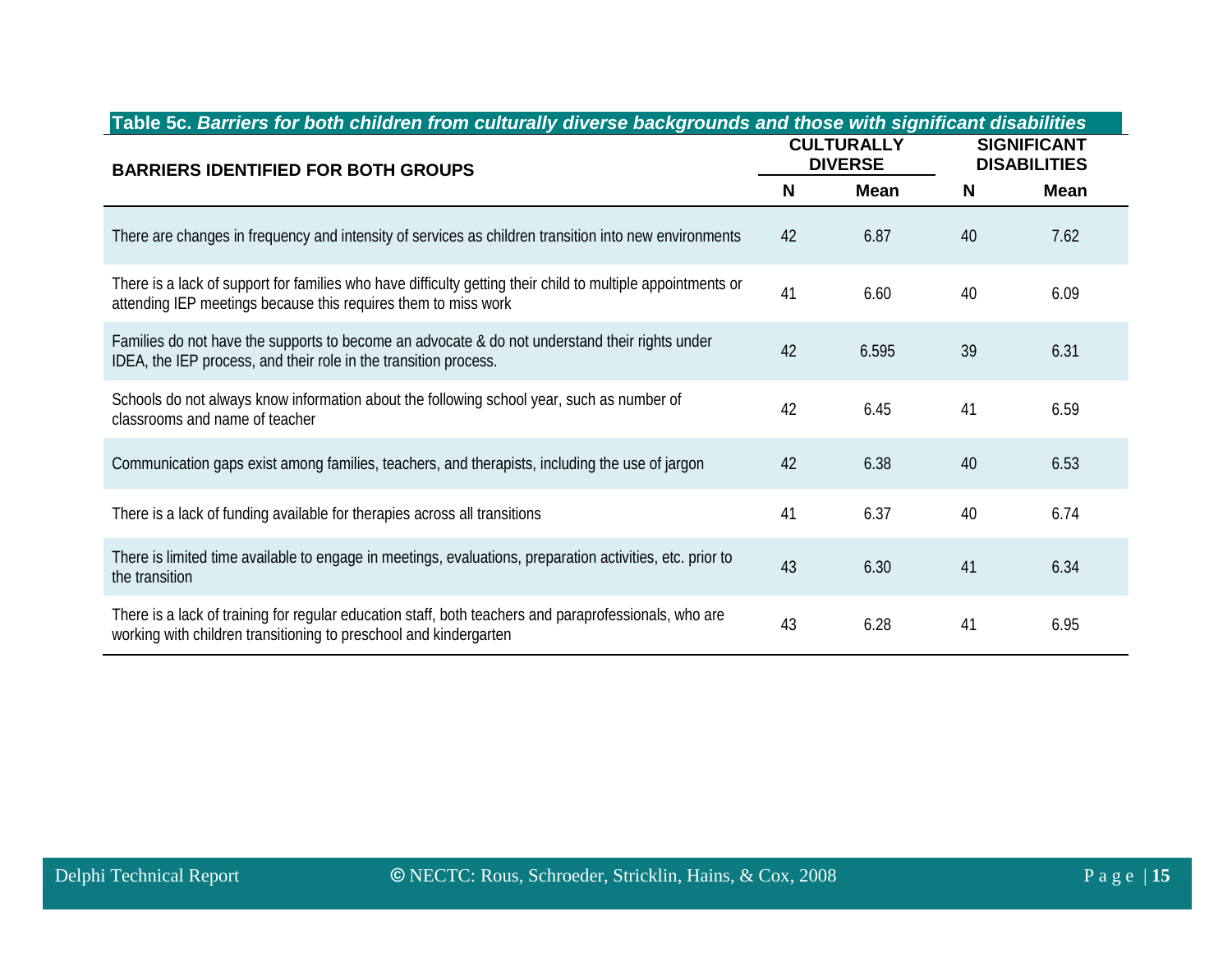## **Discussion**

Transition continues to be cited by both providers and family members as being difficult. The purpose of this study was to determine the specific types of barriers and issues faced during early childhood transitions for young children with disabilities who are from culturally diverse backgrounds and for children with significant disabilities. From this study, a list of 25 critical barriers was identified by participants as being particularly salient to the two populations under study.

A number  $(n = 7)$  of critical barriers were identified specifically for children from culturally diverse backgrounds. Not surprisingly, several of these barriers centered on language and culture. Transition is a time of change for all families and children; however, the language barriers that exist for children from culturally diverse backgrounds were seen as exacerbating the difficulties generally encountered during this time of change. For example, critical barriers included a lack of early childhood staff who speak the family's or child's native language, lack of access to interpreters, and a lack of assessment tools available in the family's or child's native language. Another key barrier was the discord between the family's cultural values and beliefs and the educational practices of early intervention or school systems in the mainstream culture. For example, when a young child with a disability

enters the early intervention system, recommended practices promote the provision of services and supports within a natural environment, such as the child's and family's home. These homebased services may not be sought or welcomed by families of diverse backgrounds who believe that rearing a child is the responsibility of the family. Services from social or educational agencies might be seen as intrusive. Thus, the family may hold significant reservations about the need for and desirability of home-based intervention services.

Some barriers identified by study participants specifically for children from culturally diverse backgrounds also have been cited in the literature as issues for many young children and families, including those receiving special education services. These barriers include (a) the overall lack of coordination across agency staff and early intervention providers (e.g., Harbin & Salisbury, 2000; Rous, Hemmeter and Schuster, 1999); (b) shortages of staff in rural areas (e.g., McLeskey, Tyler, & Flippin, 2004); and (c) a lack of common knowledge about programs and services for young children across different program staff (e.g., Rous, Hemmeter and Schuster, 1999; Rice & O'Brien, 1990).

For children with significant disabilities and their families, the findings from this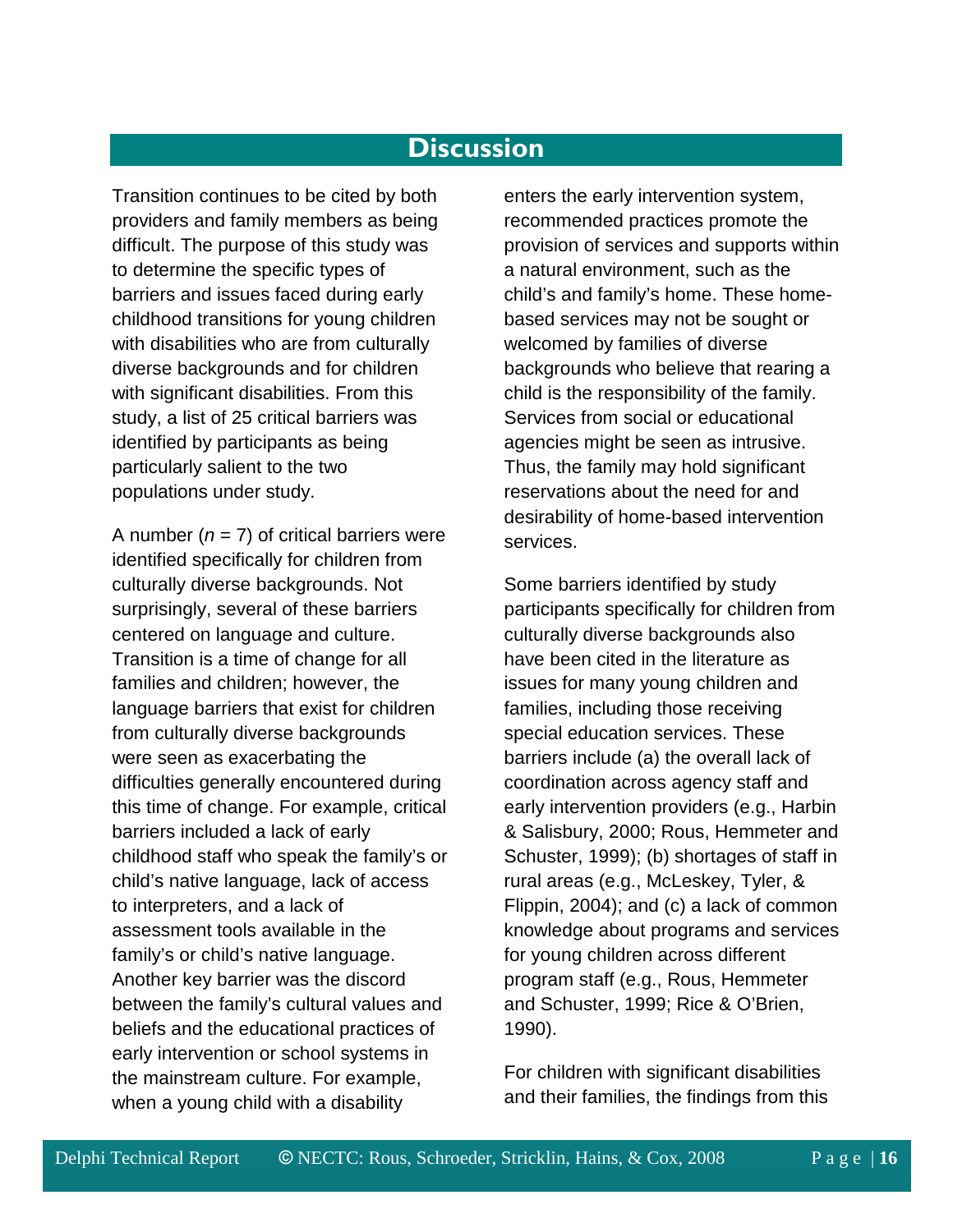study support earlier research related to the fears of families of children with various disabilities about the transition process and potential lack of services after the transition occurs (e.g., Karr-Jelinek, 1994; Fowler, Chandler, Johnson, & Stella, 1988; Hanline, 1988). For families of children with significant disabilities, however, the stress felt at transition periods and concerns about services may be exacerbated, specifically the need for respite care, therapy services across transition periods, a reduction of special education services as children transition to preschool and then to kindergarten, and a decrease in home visitation services as children get older. The findings from this study also support earlier findings related to the impact of discontinuity of services and supports across the early childhood years (Rous, Myers, & Stricklin, 2007), which was particularly concerning for families of children with significant disabilities. This sense of discontinuity might be a result of staff who are unfamiliar with other programs and services (e.g., early intervention to preschool transition) and their specific roles and responsibilities for transition (Harbin et al., 2000; Thurman, 1997; Turnbull & Turnbull, 1997, as well as a lack of alignment of curriculum and approaches across programs (Repetto & Correa, 1996).

Unique barriers identified for children with significant disabilities and their families were related to medical providers and evaluations. For example, participants reported that pediatricians

and other health professionals sometimes provide inaccurate diagnoses of children's disabilities and delay referrals of children and families to early intervention services. Additionally, scheduling evaluations was reported to be difficult. Children with significant disabilities often have medical complications or other issues requiring a variety of services from multiple providers. The scheduling and coordination of numerous services and providers creates increased challenges for coordinated evaluations.

Several common barriers were identified across both populations of children under study. First, concerns were expressed about changes in frequency and intensity of services as children move from early intervention to preschool and preschool to kindergarten. This may be due in part to the changing models of intervention, from family focused and primarily home based services, to child focused and primarily classroom based programs. Program intensity, however, has been identified as a critical factor in ensuring that services result in expected long term benefits for children with disabilities and those at high risk (Ramey & Ramey, 1998). Findings from this study suggest that the lack of funding for therapy services in many areas as children transition creates a specific need for children with disabilities across transitions.

Another critical finding in this study is a disconnect between expectations placed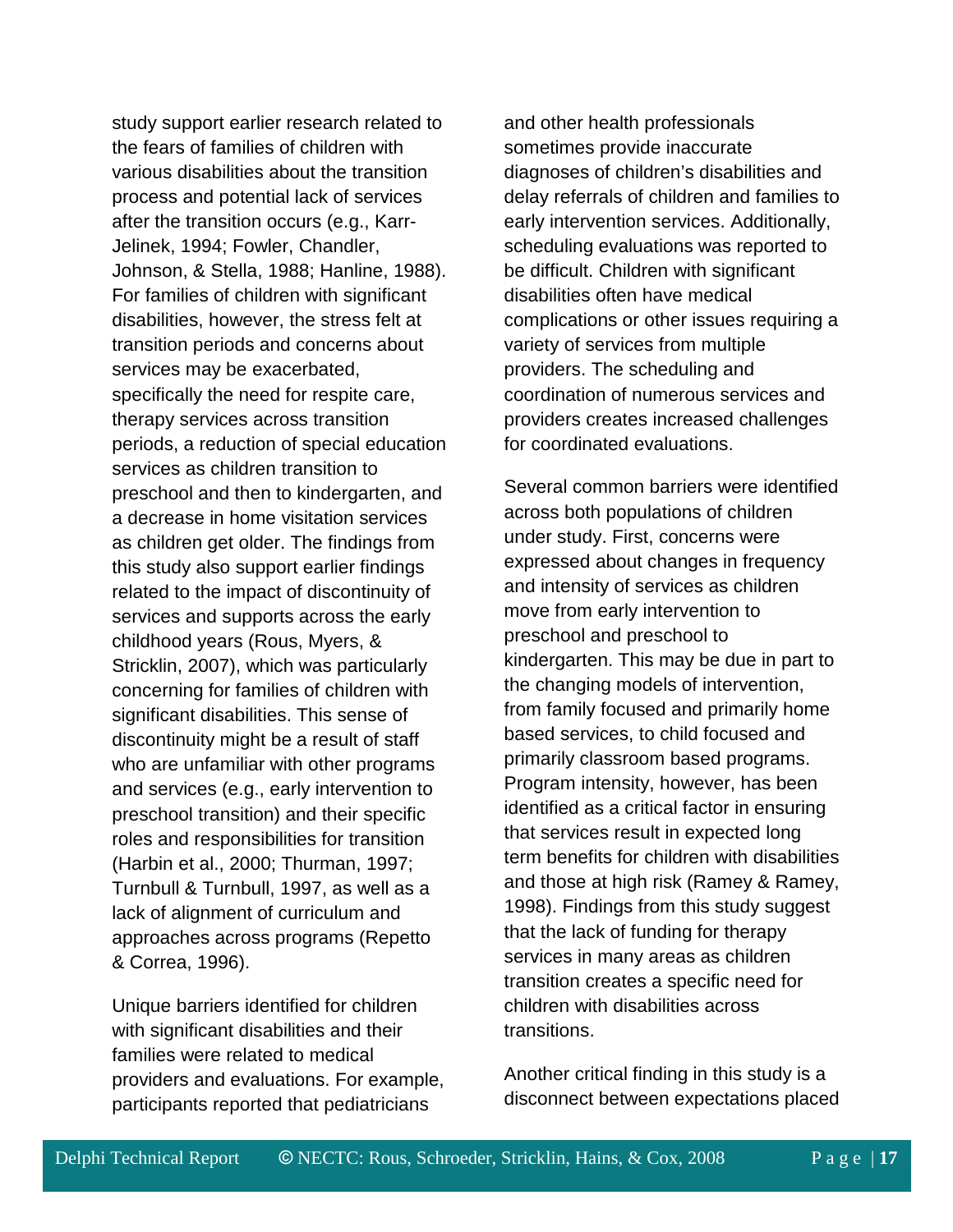upon families of children with disabilities during the transition process and the supports and services provided. During any transition period, families have increased needs related to preparing themselves and their children for a change in services, specifically understanding their rights, their role in the transition process, and how services may change. Families are expected to participate in evaluations and in transition and other meetings while continuing to take care of the needs of their children outside of special education services, such as medical, therapy, and other appointments. These multiple expectations often are layered upon day-to-day work and family responsibilities. Yet there are few resources and supports available to support the day to day activities with families.

Finally, training in high quality practices for supporting transitions is lacking, especially for those supporting the transition from preschool to kindergarten, including general education staff, paraprofessionals, and therapy staff. This challenge is complicated by the lack of communication among families, teachers, and therapists and the high use of jargon by professionals, which makes communication more difficult. Also hampering communication is the limited information that teachers and therapists have about the next school year. Often teachers and therapists cannot share critical information with families, such as enrollment in a specific classroom or the name of the teacher or therapist, because decisions about classroom assignments and staffing cannot be made until registration is complete, often only a week or two before the school year begins. This lack of information leaves families with unanswered questions throughout much of the transition process.

One of the major areas of focus for NECTC was the identification of specific issues and concerns for children from culturally diverse backgrounds and those with significant disabilities and their families, and whether the transition experience is different for these populations than other children participating in early intervention and preschool special education services. For children participating in early intervention and early childhood special education services, there exists a complex range of abilities, culture, previous experiences, native languages, family structures, and social contexts any and all of which codetermine children's overall development (Bowman, Donovan, & Burns, 2001; Shonkoff & Phillips, 2000; Ramey & Ramey, 1999). This study provides evidence that there are some barriers to transition that are experienced more acutely for families of children who are culturally diverse and/or have significant disabilities.

As with any study, there are limitations that should be considered when interpreting and applying these findings to policy and practice. First is the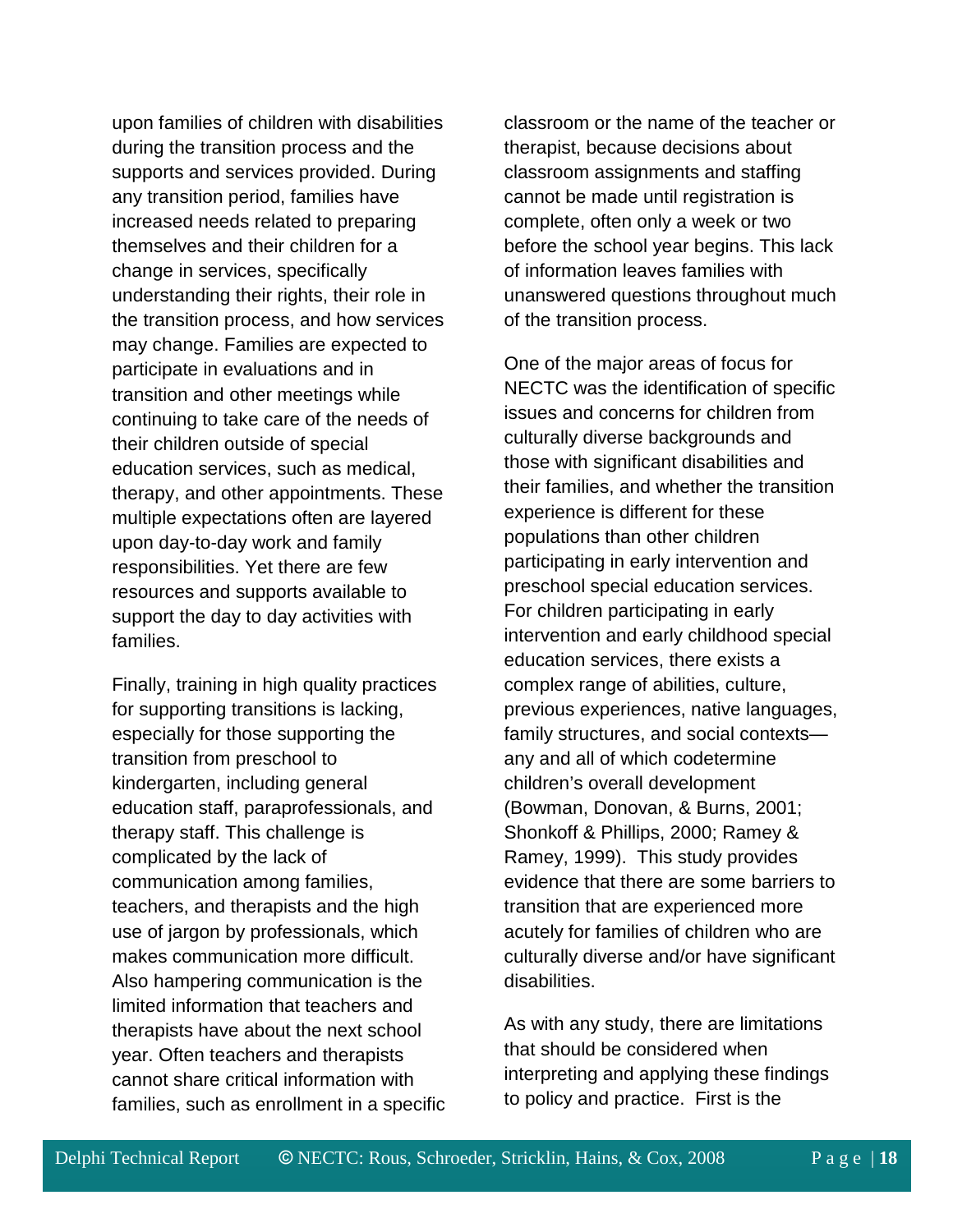relatively small sample size. While the intent of the study was to provide opportunities for in-depth discussions across administrators, providers/ teachers and family members, the design of the data collection process limited the number of participants. Second, since data were gathered from a small number of states, results cannot necessarily be viewed as representative of the broader population.

The transition process has consistently been reported as a stressful time for both families and providers. This study was designed to provide information to the field on specific issues that may arise during the transition process for two targeted populations, namely children with significant disabilities and those from culturally diverse backgrounds. The results of this study

confirm the importance of the need for careful attention to the needs of individual families and children when planning transition services and supports. At the state level, a review of state policies and financial supports to address the needs for bilingual staff and personnel who represent the culture of families' services in programs should be considered, as well as a review of the critical needs related to transition, such as transition-specific training for both special education and general education staff. Additional studies related to families from under-represented groups, including families with cultural or linguistic diversity and families of children with significant disabilities are recommended to better define both issues and strategies and practices that improve the transition process for these populations.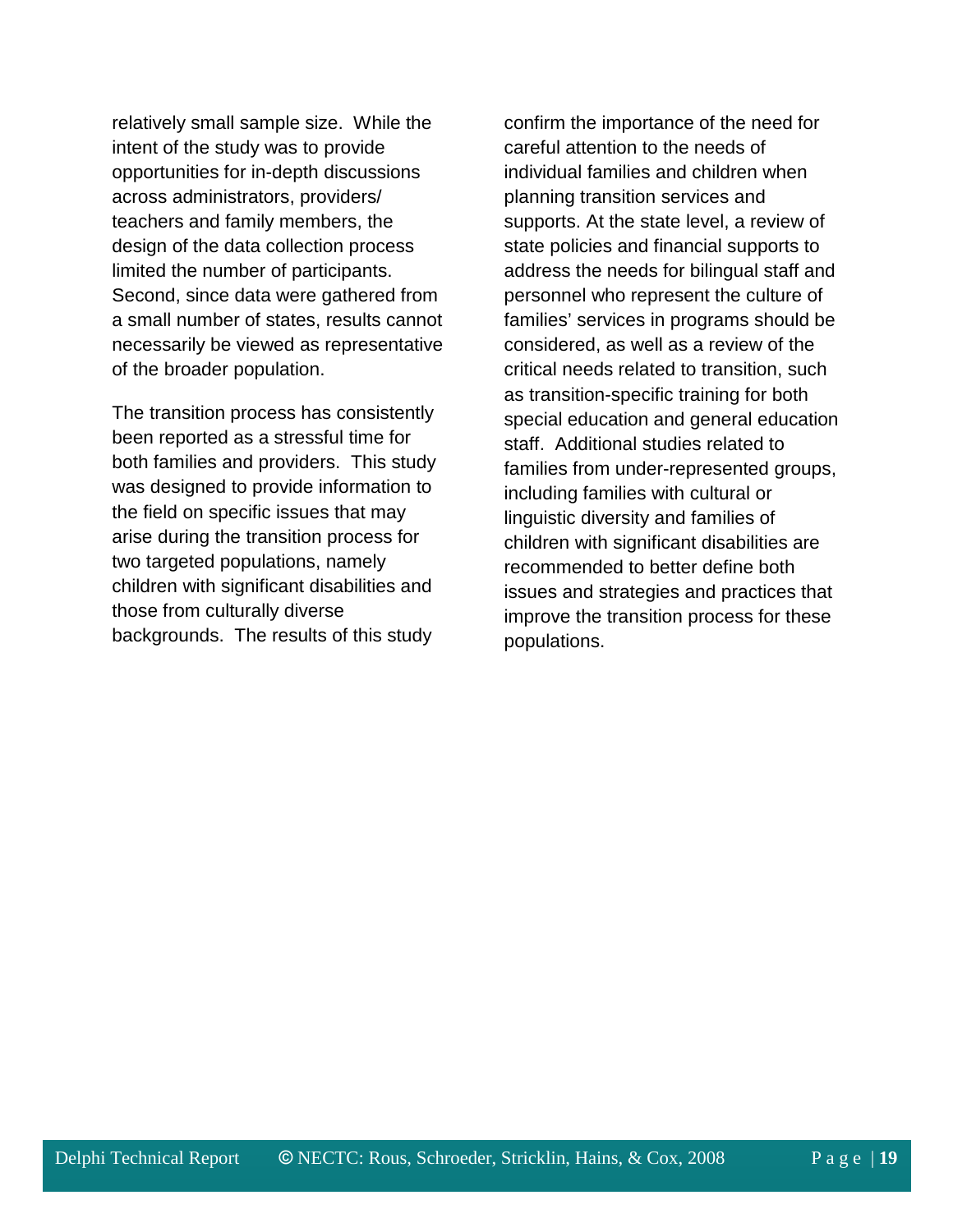## **References**

- Bowman, B. T., Donovan, M. S., & Burns, M. S. (2001). *Eager to learn: Educating our preschoolers.* Washington, D.C.: National Academy Press.
- Cornish, E. (1977). *The study of the future.* Washington, D.C.: World Future Society.
- Dillman, D. A. (1978*). Mail and telephone surveys: The total design method.* New York, NY: [John Wiley & Sons.](http://www.hcirn.com/res/publish/wiley.php)
- Fowler, S. A., Chandler, L. K., Johnson, T. E., & Stella, E. (1988). Individualizing family involvement in school transitions: Gathering information and choosing the next program. *Journal of the Division for Early Childood, 12*(3), 208-216.
- Hanline, M.F. (1988). Making the transition to preschool: Identification of parent needs. *Journal of the Division for Early Childhood, 12*(2), 98-107.
- Harbin, G. L., & Salisbury, C. (2000). *Policies, administration, and systems change.* In S. Sandall, M. E. McLean, & B. J. Smith (Eds.), *DEC Recommended practices in early intervention/early childhood special education* (pp. 65- 69). Longmont, CO: Sopris West.
- Karr-Jelinek, C. (1994). *Transition to kindergarten: Parents and teachers working together*. Clay Children's Center Preschool, Brazil, IN., 128.
- McLeskey, J., Tyler, N. C., and Flippin, S. S. (2004). The supply of and demand for special education teachers: A review of research regarding the chronic shortage of special education

teachers. *The Journal of Special Education*, *38*, 5-21.

- Miles, M. B. and Huberman, A. M. (1994). *Qualitative data analysis: an expanded sourcebook, 2nd edition.* Thousand Oaks, CA: Sage Publications.
- Ramey, S. L., & Ramey, T. (1998). The transition to school: Opportunities and challenges for children, families, educators, and communities. *Elementary School Journal, 98*(4), 293- 295.
- Ramey, C. T., & Ramey, S. L. (1999). Beginning school for children at risk. In R. C. Pianta & M. J. Cox (Eds.), *The transition to kindergarten.* Baltimore: Paul H, Brookes Publishing Company.
- RAND: Gordon, T.J. and Helmer, O. (1964). *Report on a Long Range Forecasting Study*, Rand Paper P-2982, Santa Monica, CA: Rand Corporation.
- Repetto, J.B., & Correa, V.I. (1996). Expanding views on transition. *Exceptional Children, 6(6),* 551-563.
- Rice, M. L., & O'Brien, M. (1990). Transitions: Times of change and accommodation. *Topics in Early Childhood Special Education*, *9*(4), 1- 14.
- Rosenkoetter, S. E., Hains, A. H., & Fowler, S. A. (1994). *Bridging early services for children with special needs and their families: A practical guide for transitioning planning.* Baltimore: Paul H. Brookes Publishing Company.